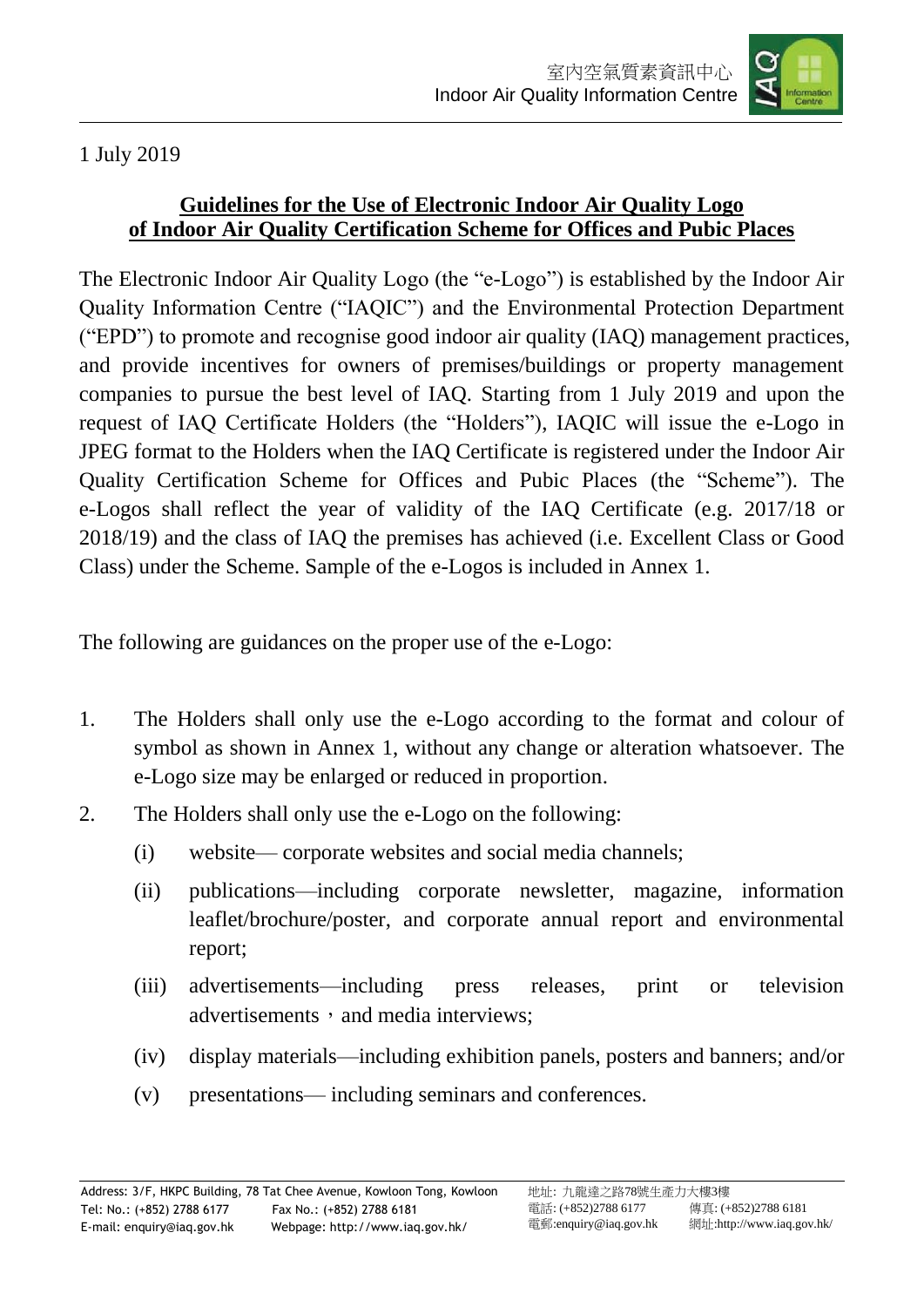

- 3. When using the e-Logo at the website in 2(i) above, the Holders should create a hyperlink to IAQ Information Centre website at [www.iaq.gov.hk.](http://www.iaq.gov.hk/)
- 4. The Holders shall not use the e-Logo in any way that may harm, prejudice or damage the goodwill or reputation of IAQIC and/or EPD, or in any other misleading, misrepresentation, confusing or deception manner.
- 5. The right to use the e-Logo is held by IAQIC and EPD.

 $\overline{a}$ 

- 6. IAQIC and EPD reserve the right to modify or vary this Guidelines for the use of e-Logo at any time without prior notice.
- 7. For any unauthorised use or misuse of the e-Logo, or violation of this Guidelines by the Holders, IAQIC and/or EPD shall have the right to revoke the permission of the use of e-Logo by the Holders and demand the Holders to remove the Logo from all usage, and to take other necessary action if deemed necessary.

For any enquiry about the e-Logo, please contact IAQIC at Tel. No. 2788 6177 or email [enquiry@iaq.gov.hk.](mailto:enquiry@iaq.gov.hk)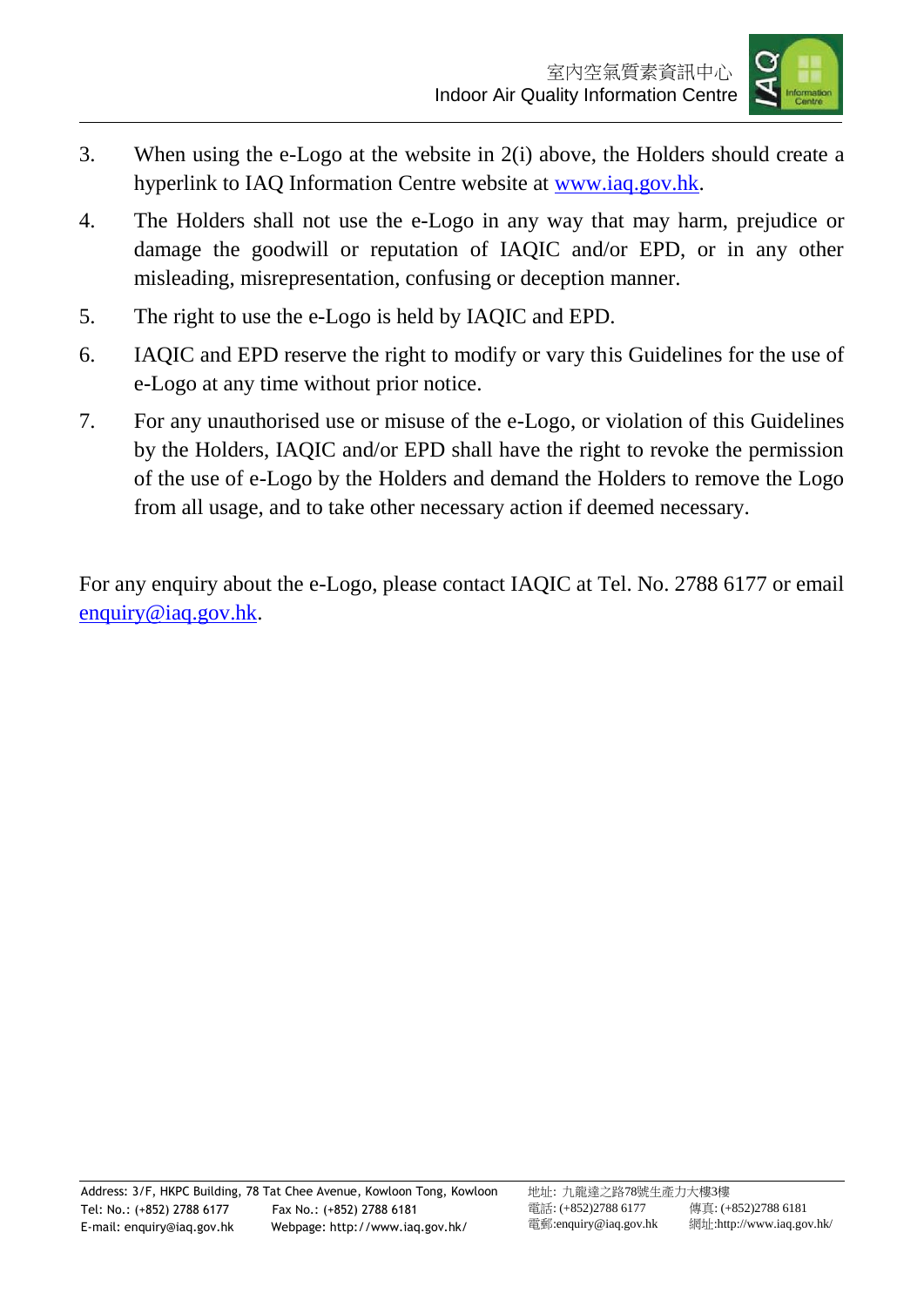

## 使用辦公室及公眾場所室內空氣質素檢定計劃的 電子室內空氣質素標誌指引

室內空氣質素資訊中心(「資訊中心」)及環境保護署(「環保署」)設立電子 室內空氣質素標誌(「電子標誌」),以推廣及表揚良好的室內空氣質素管理, 並鼓勵樓宇/處所的業主或物業管理公司設法提升室內空氣質素。由 2019 年 7 月 1 日起,如室內空氣質素證書持有人(「持有人」)要求,資訊中心將會當為辦公 室及公眾場所室內空氣質素檢定計劃(「檢定計劃」)的空氣質素證書註冊時, 以 JPEG 格式發出電子標誌給持有人。電子標誌會反映室內空氣質素證書的有效 年份(例如 2017/18 或 2018/19)以及處所取得檢定計劃的室內空氣質素級別(即 「卓越級」或「良好級」)。電子標誌的樣本可參閱附件 1。

以下是正確使用電子標誌的指引:

 $\overline{a}$ 

- 1. 持有人只可以跟蹤附件 1 所示的格式和顏色使用電子標誌,而不得進行任何 更改或修改。電子標誌的大小可以按比例放大或縮小。
- 2. 持有人只可以在以下途徑使用電子標誌:
	- (i) 網站—公司網站和社交媒體渠道;
	- (ii) 出版物—包括公司通訊、雜誌、資訊傳單/小冊子/海報及公司年度報告 和環境報告;
	- (iii) 廣告—包括新聞稿、印刷或電視廣告及媒體採訪;
	- (iv) 展示資料—包括展板、海報及橫額;以及/或
	- (v) 演講簡介—包括研討會和會議。
- 3. 在上文 2(i)於網站上使用電子標誌時,持有人應設立超鏈結至室內空氣質 素資訊中心網站的網址:[www.iaq.gov.hk](http://www.iaq.gov.hk/)。
- 4. 持有人不得以任何可能傷害、侵害或損害資訊中心和/或環保署的信譽或聲 譽的方式使用電子標誌,或以任何其他誤導,虛假陳述,混淆或欺騙的方式 使用電子標誌。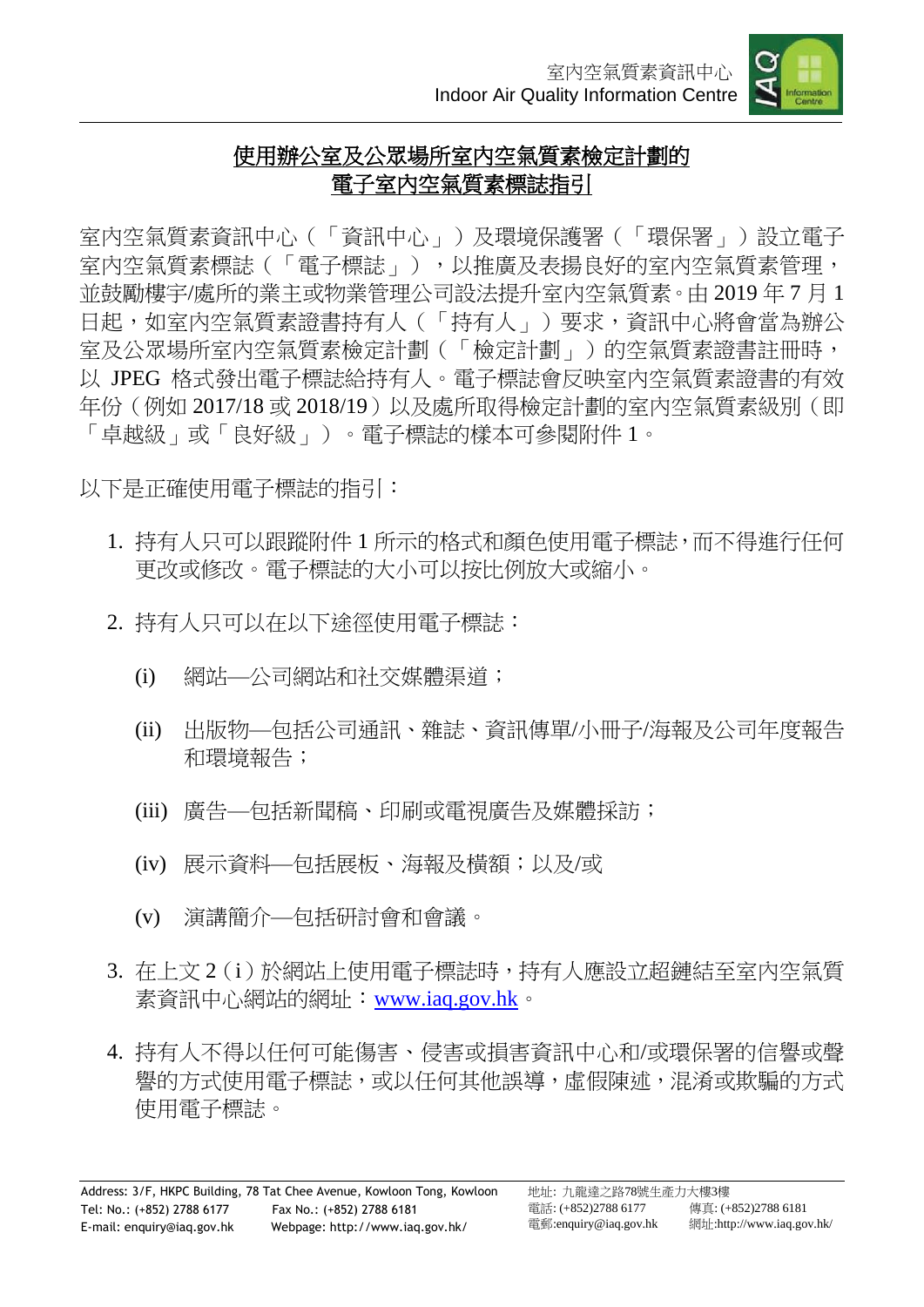

- 5. 資訊中心和環保署保持使用電子標誌的權利。
- 6. 資訊中心和環保署保留隨時修改或更改本指引的權利,恕不另行通知。
- 7. 所有未經授權使用或濫用電子標誌或持有人違反本指引的行為,資訊中心和 /或環保署有權撤銷持有人使用電子標誌的許可,並要求持有人從所有使用 途徑中刪除電子標誌,以及在需要時採取其他必要措施。

有關電子標誌的查詢,請致電資訊中心 2788 6177 或電郵至 [enquiry@iaq.gov.hk](mailto:enquiry@iaq.gov.hk)。

2019 年 7 月 1 日

 $\overline{a}$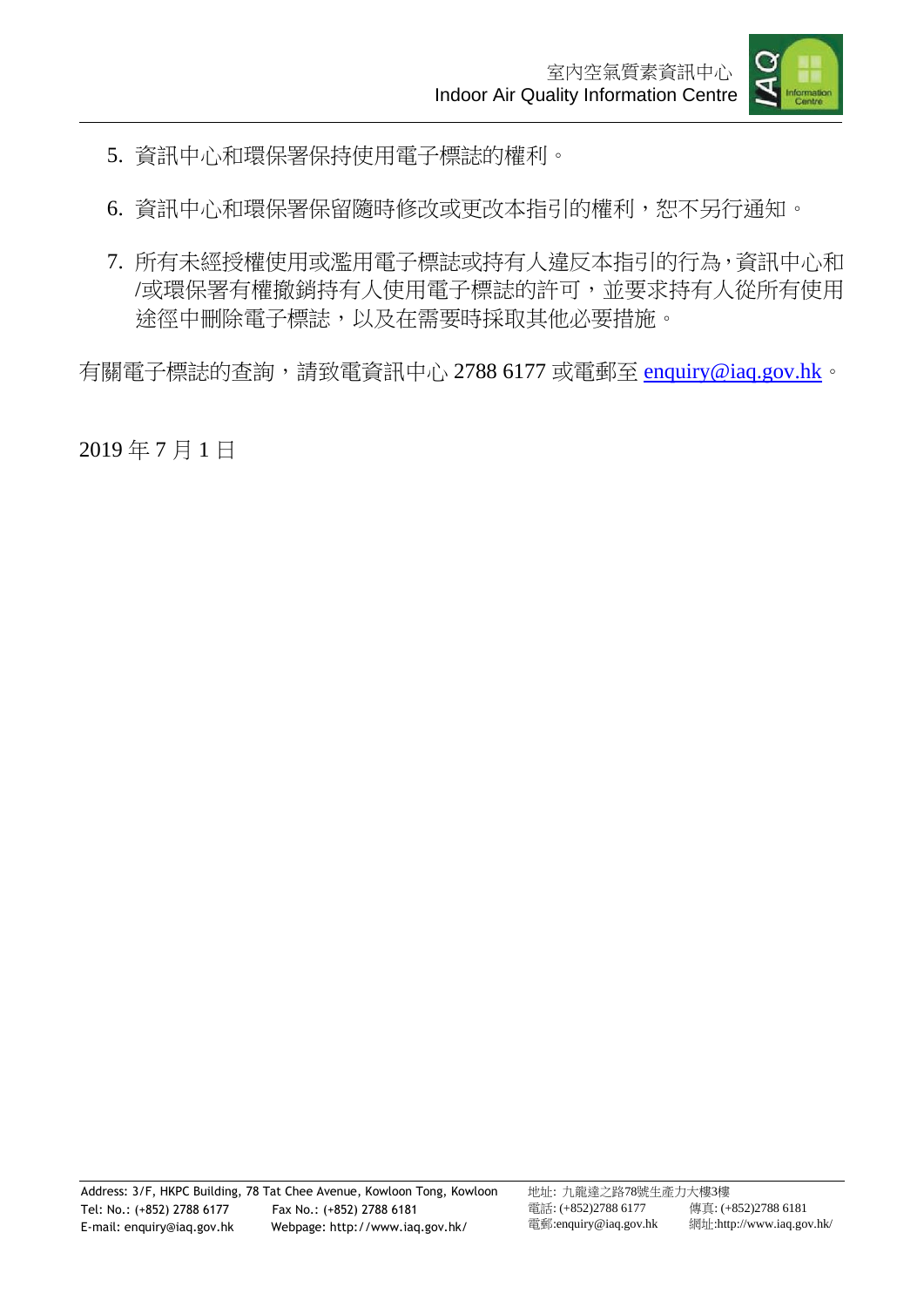

## **Annex 1** 附件 **1**

(i) Sample of e-Logos for certification against old IAQ objectives 舊室內空氣質素指標檢定的電子標誌樣本



 $\overline{a}$ 

Address: 3/F, HKPC Building, 78 Tat Chee Avenue, Kowloon Tong, Kowloon